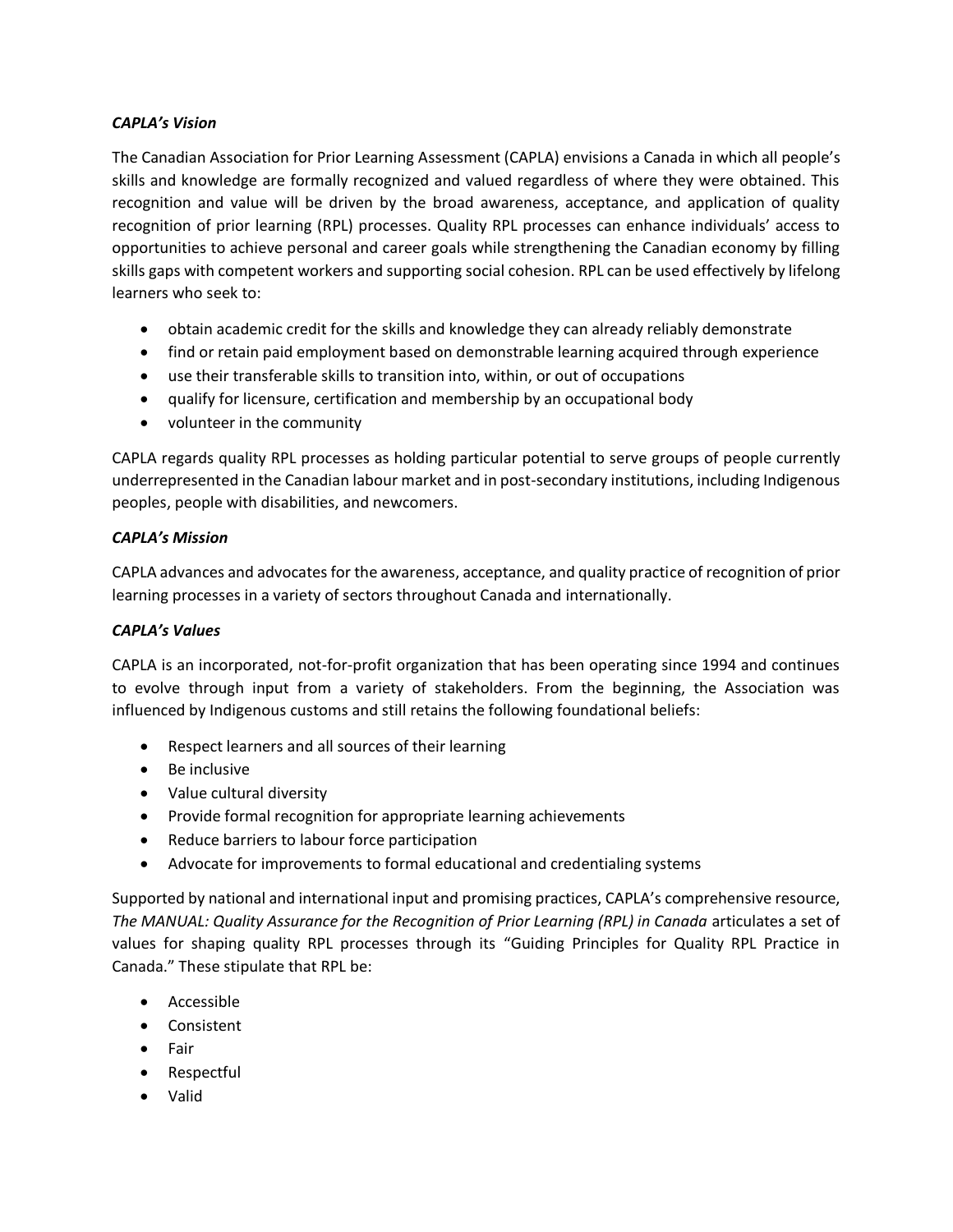- Flexible
- Rigorous
- Transparent
- Professionally Supported

## *CAPLA's Strategic Goals*

## **Goal 1**

# **Promote the recognition and credentialing of prior learning in Canada, and internationally, as part of an adult lifelong learning strategy.**

## *Strategies:*

- Expand existing relationships, and explore new ones, with RPL practitioners, networks, and organizations in diverse communities locally, provincially/territorially, nationally, and internationally.
- Advocate for awareness, acceptance and practice of RPL within formal, informal, and non-formal settings for the purpose of reducing barriers to participation in employment, education, and training.
- Establish clearer links between RPL practice and skills recognition and competency assessment.

### **Goal 2**

**Create and distribute research and the development of resources for both RPL practitioners and users to improve RPL practice.**

### *Strategies*

- Foster innovation through the design and development of RPL-related products and services.
- Promote research in the field of RPL in multi-sectoral environments.

### **Goal 3**

# **Deliver RPL professional development opportunities in a range of settings.**

### *Strategies*

- Draw upon RPL expertise in Canada and other countries to build knowledge and expand our understanding of RPL practice.
- Utilize the expertise of our members to deliver quality products and services.
- Enhance and promote an inclusive communication strategy towards the growth and development of the RPL community locally, provincially/territorially, nationally, and internationally.